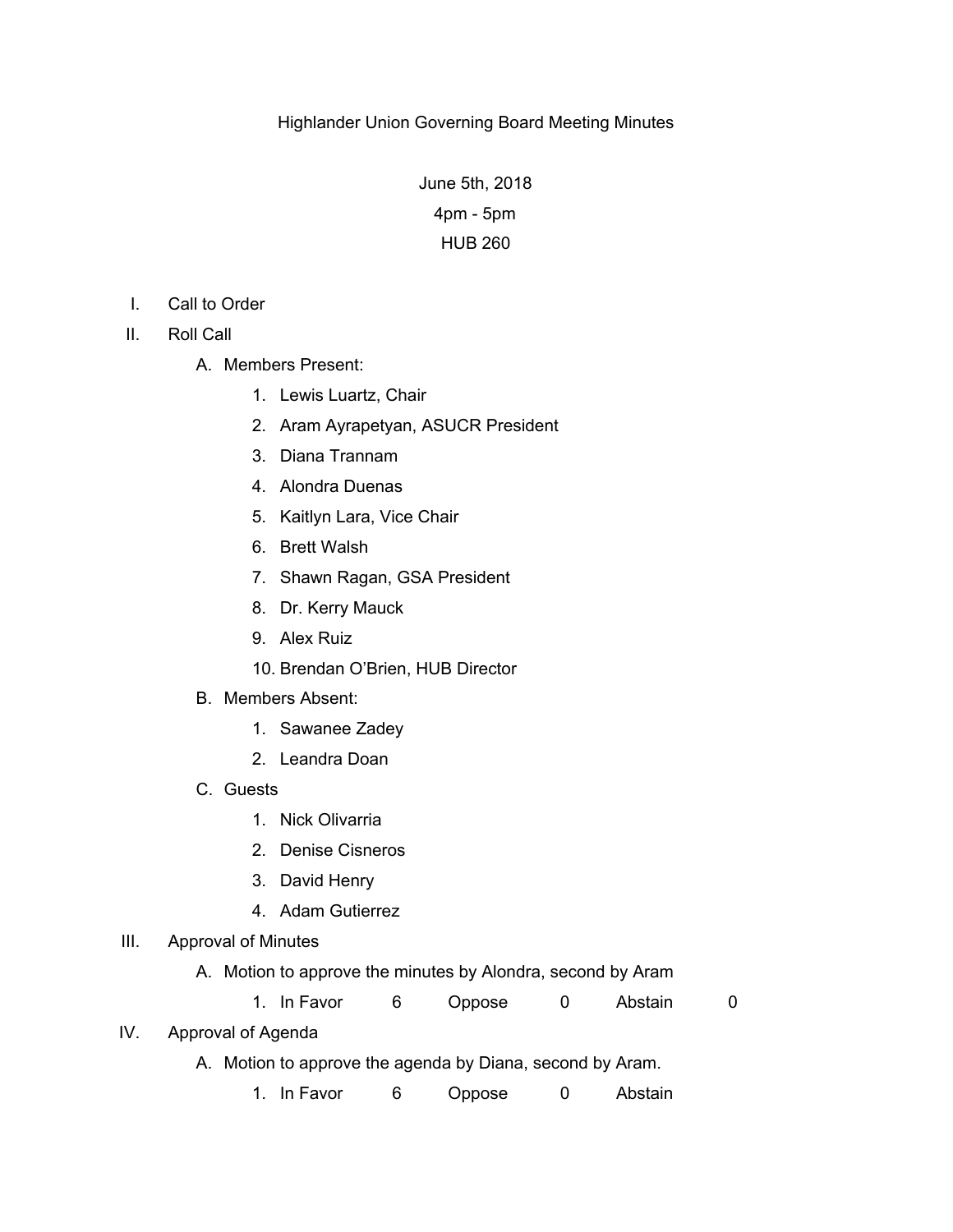#### V. Chair's Report

A. Lewis has been talking to Brendan about the budget. ASUCR and GSA should like what he will be discussing during the budget report. Lewis has also been discussing HUB laptops with Brendan, and Kaitlyn has been CC'd. It will most likely be continued throughout the year, and Kaitlyn will give you updates during the next board term. There is a new copy of the By-Laws for everyone to look over. Minors changes are mostly grammatical. This has been done in cooperation with Tom Smith, the interim Vice Chair of Student Affairs, who has questions and brought up some really good points about a lot of oversights we made. Since Tom has already approved these, we can officially approve them here today. Aram asks what changes Tom made. Aram says that Tom fixed grammatical mistakes, asked what constitutes a "major issue" on page 7 because we mention that major issues should be withheld until the next meeting to actually have a topic of discussion and vote on them. Aram responded that major issues are issues that cannot be made to the board prior. The By-Laws were not posted to the website, so they fixed that. On page 8, we still have a section stating that each subcommittee would vote in a chair, but we all agreed that in a previous section to have the Board Chair chair all subcommittee meetings. We had agreed to remove the section about taking minutes at subcommittee meetings because that will be discussed by the Chair during the subcommittee report at Board meetings. Tom also had a question about whether projects discussed in the Finance subcommittee would be discussed and approved/denied by the entire Board meetings, which they are. Aram wants to clarify that a board member can only be removed by a ⅔ vote at a Board Meeting, and that there is no loophole. Lewis clarifies that a Board position (Chair, Vice Chair, or the new Secretary Position) can be removed from said position by a ⅔ vote, but still serves as a board member. To remove a member from the Board itself, that goes to ASUCR or GSA for ⅔ vote for removal at their respective Senate and then they have 48 hours to let the board know. If you are absent from Board Meetings too many times, you can and will be removed. Dr. Kerry Mauck asks when we would update the approved date at the very end of the minutes. Brendan says that once we approve the By-Laws here, we will amend the end of the document. Lewis adds that we previously approved the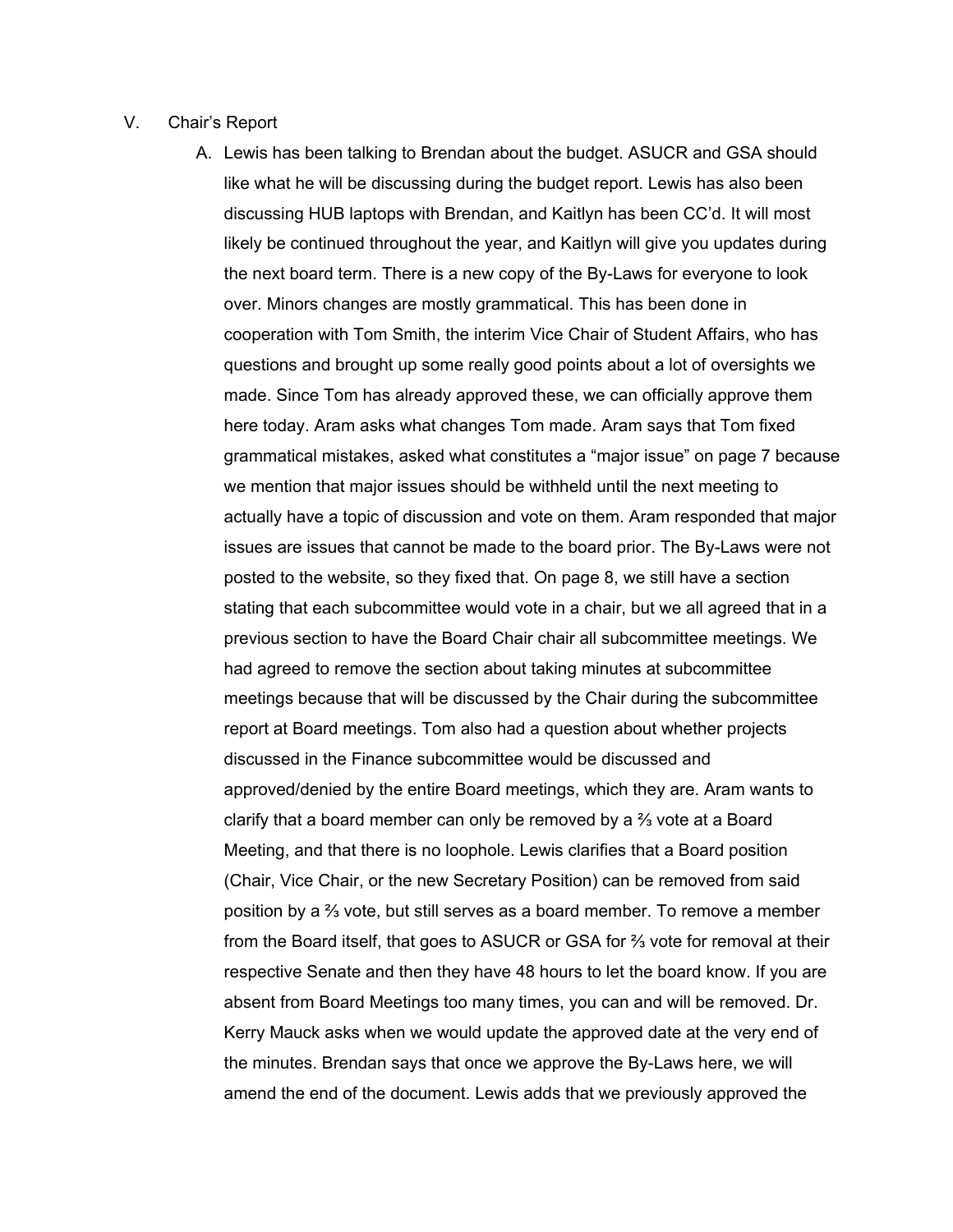By-Laws and sent them over to Tom. He had some changes and approved them. Now the Board has to re-approve Tom's changes in order for the document to officially update. Aram adds that there should be some stipulation regarding removing a member. There should be a reason behind why a Senate is removing a member, not just arbitrarily. Lewis agrees, but also states that when either GSA or ASUCR informs the Board within 48 hours, there should be a reasoning why a member was removed. We could add something to the By-Laws, but the Board cannot tell either party what to do, as unfair as the removal may be.

- 1. Motion to approve the By-Laws by Diana, second by Aram.
	- a) In Favor 7 Oppose 0 Abstain 0
	- b) Note: Brett was present for this motion and for the rest of the meeting.

#### VI. HUB Report

A. HUB Budget Redux (Non-Salary Support expenditures and OMP billing revisions). The non-salary support line from the budget was a bit repetitive. There were about \$600,000 of expenses trimmed down or allocated elsewhere. Taking a look at the HUB referendum budget, about half of our expenses is just paying over \$3 million towards the loan on the building every year until 2039. Staff benefits, staff salaries, and campus fees that we incur (Administrative and Infrastructure fees) all amount to the other half of the HUB's expenses. One category of the non-salary support budget is Union Operations. These include media licenses, Service Level Agreements, Supplies, and other program needs. By taking another look at the non-salary line, we are able to include Capital projects in this budget which allows us to not dip into our additional reserves for funding. One of the projects includes the HUB Food Court (\$120,000) in conjunction with dining, but conversations still need to be had. Another project is furniture for Latitude Fifty-Five Upper Level Furniture, but this will continue next year. Brendan will look for the boards opinions on designs and furniture in the Fall. The Habit has done a great job renovating the lower level, but there is a disjunction between the two spaces. Diana asks whether Brendan has heard more from Highlander Gaming about their proposed use of the Upper Level, but Brendan has not heard anything from them. Aram adds that there was trouble on Gaming's end due to lack of corporate funding. Brendan says that if there is no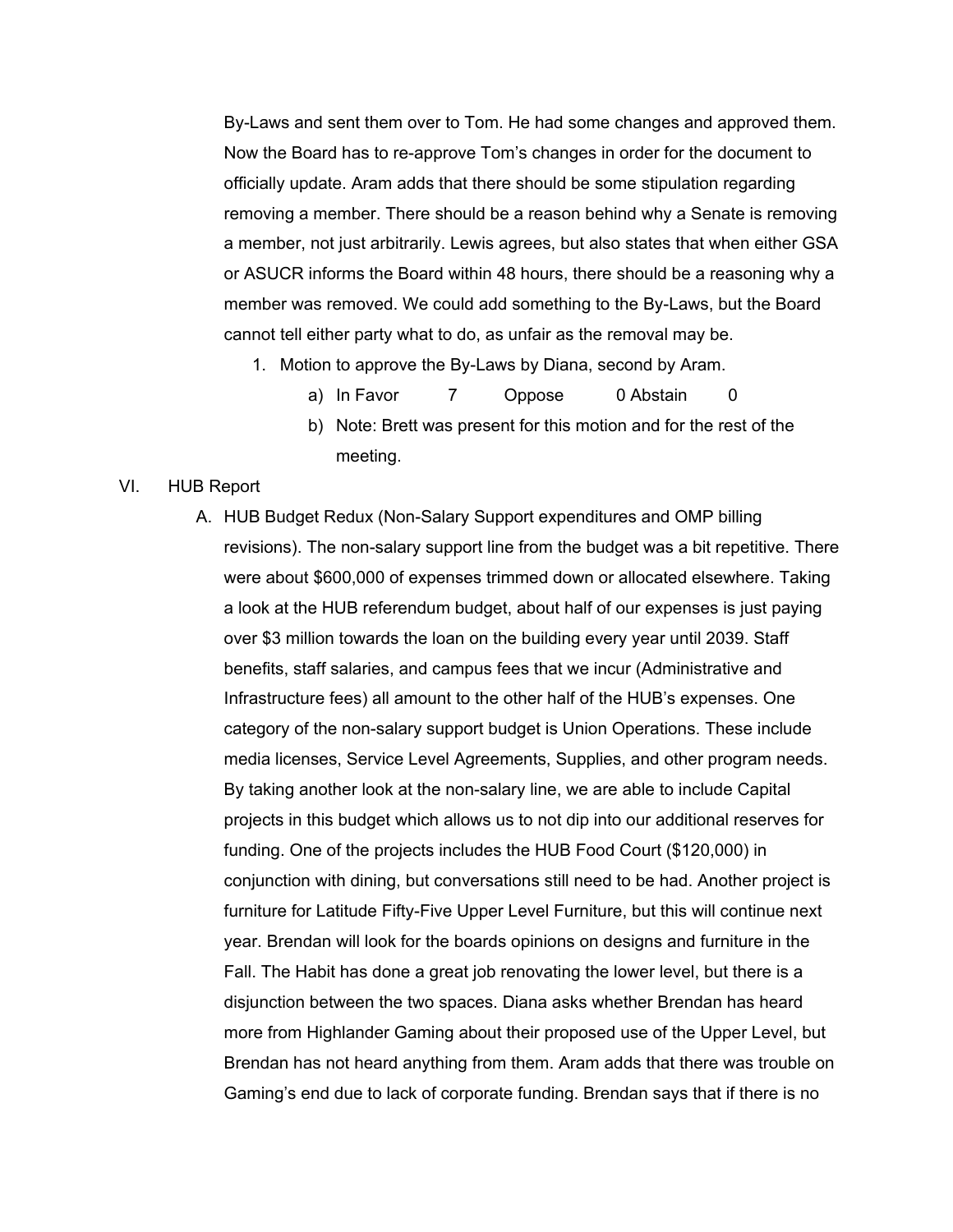new updates by the Fall, we should probably continue forward with revamping the space with a new design and furniture. The professional development category of the non-salary support budget includes funding to train student staff, full time staff, and send professional staff to conferences. The facilities portion of this budget includes Utilities recharges to charge back people for OMP. Items not included by the Facilities SLA are included in this budget under Non-SLA supply expenses.The last sections of the budget include Event recharges and HUB programing. In total, the Non-Salary Support Budget totals \$1.2 million, bringing the HUB Referendum Budget to just under \$6 million. Alex asks what the Media SLA is (an item worth \$250,000), and as an active user of the HUB, he notices that many media items are outdated. Brendan says that this SLA will need another look at since some prices are increasing, which will be a conversation for next school year. Aram mentions that he was not aware of the HUB Graduation Sashes, which are given to Student managers and graphic designers. He and Lewis add that maybe that is something the HUB Board would like to do as well.

B. Lastly, the OMP BIlling. It has been a year long project at looking how each space of the HUB is billed. Currently, all spaces (offices, HUB administrative offices, Dining, Student government) share the cost equally for utilities and services, at about \$1.33 per sq. foot. It is based off of 96,996 sq. feet of HUB and Costo spaces; This doesn't take into account ancillary spaces (walkways, outdoor areas, etc.). This is actually a 161,864 sq. foot facility; this changes how we look at office spaces and how we do our billing. Brendan proposes using all the money left over from the HUB referendum budget (about \$500,000) to offset the cost of offices and student government spaces. Students are already paying \$90 a quarter to use this facility; the more we can do for student organizations/government, the more they can continue doing their mission and provide more opportunities. The Highlander Empowerment Referendum recently failed, they are not going to get the money they expected to basically survive. Many offices and student spaces are in monetary strains; we are taking a look at the additional square footage to pay for the extra spaces. Brendan proposes changing how we bill other spaces in the building by applying the leftover budget funding to these spaces. The new breakdown becomes \$1.40 per sq. foot plus utilities for Dining/Retail spaces, and \$0.70 per sq. foot plus utilities for HUB &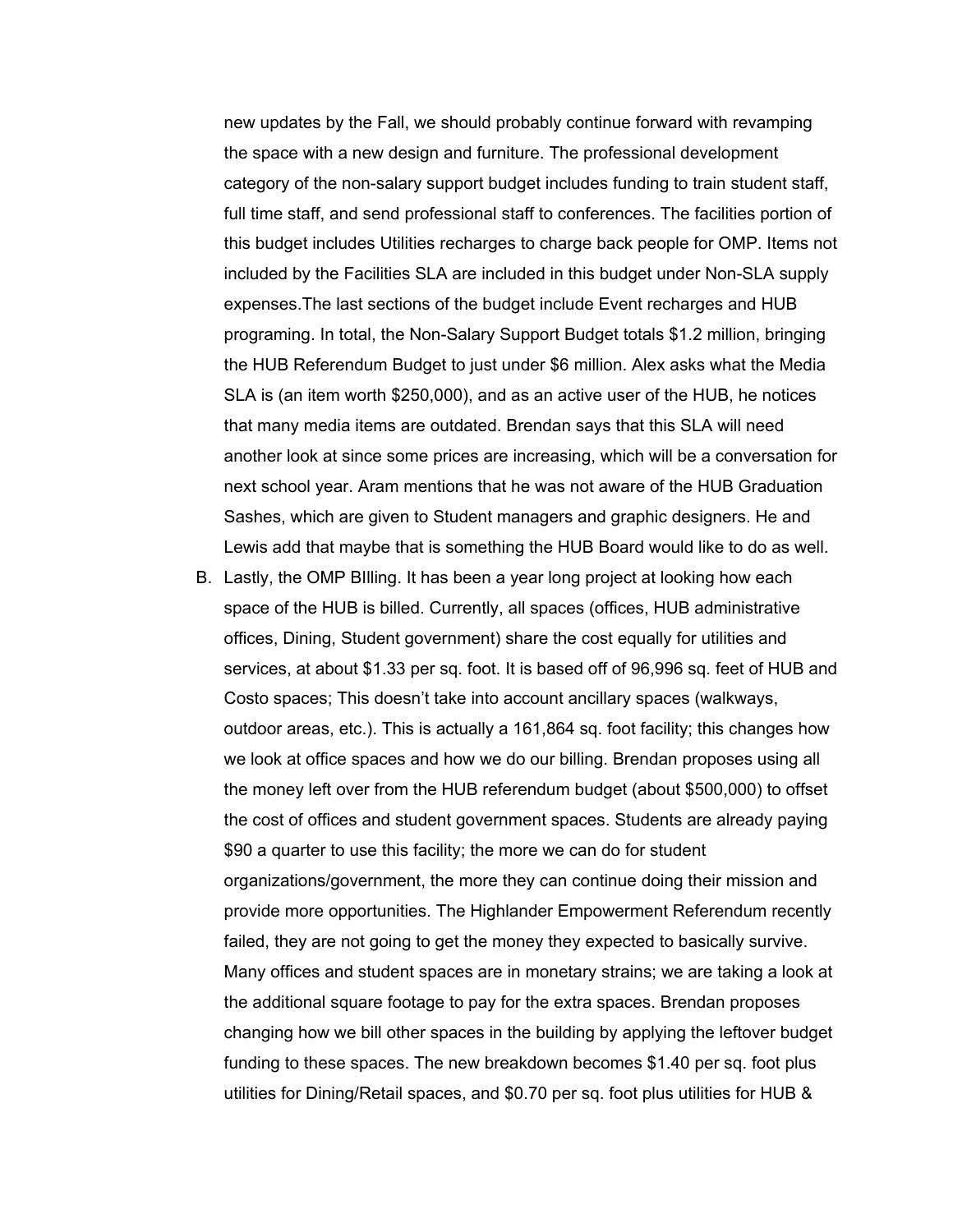Costo Hall Offices/Student Government. The utility breakdown will happen once we install dedicated utility meters. Brendan has already put in work orders to get this project started and has allocated funding. He has also done a lot of research with other UC Student Unions about their rental/commission agreements between their Union and Dining spaces. Overall Dining spaces have dedicated utility meters and they either are commission relationship or a general base rent.

- 1. Motion to approve the new OMP billing structure by Aram, second by Alex.
	- a) In Favor 8 Oppose 0 Abstain 0
	- b) Note: Shawn was present for this motion and for the rest of the meeting.
- 2. Motion to approve the HUB Referendum Budget by Shawn, second by Diana.

a) In Favor 8 Oppose 0 Abstain 0

- VII. Food Service Report, David Henry, Executive Director of Dining and Retail Services
	- A. In 2007, the HUB food court opened with all UCR dining locations except for Panda Express. Looking at 2010, UCR Dining was losing \$1.7 million and have been losing money until 2017; they foresaw a loss just under \$221,00 this year. In 2019, they project a loss of \$185,000. UCR Dining wanted to bring in commercial partners with value propositions to negate the losses and oversee the contracts. They talked about bringing in Habit burger in comparisons with other burger restaurants but liked their value proposition overall. At the time, there were discussions about bringing in Pieology, but before contracts could be signed they backed out last minute as this was not the industry they wanted to be in. Hibachi-San came in (they used to run Sushi by Panda), which is all about Poke bowls. It seems to be very well received and their revenues are almost twice that of Sushi by Panda. As for a quick update, Habit opened later November and really transformed the lower space of Latitude. Chronic Tacos was brought in to replace Habaneros and opened around the beginning of the 2017 school year. Panda Express renewed two 5-year contracts under the same parent company as Hibachi San. La Fiamma is the last piece to be completed. UCR Dining is finishing contracts with Mod Pizza to come in and revamp the space; They are similar to Blaze and Pieology. Some risks UCR Dining faces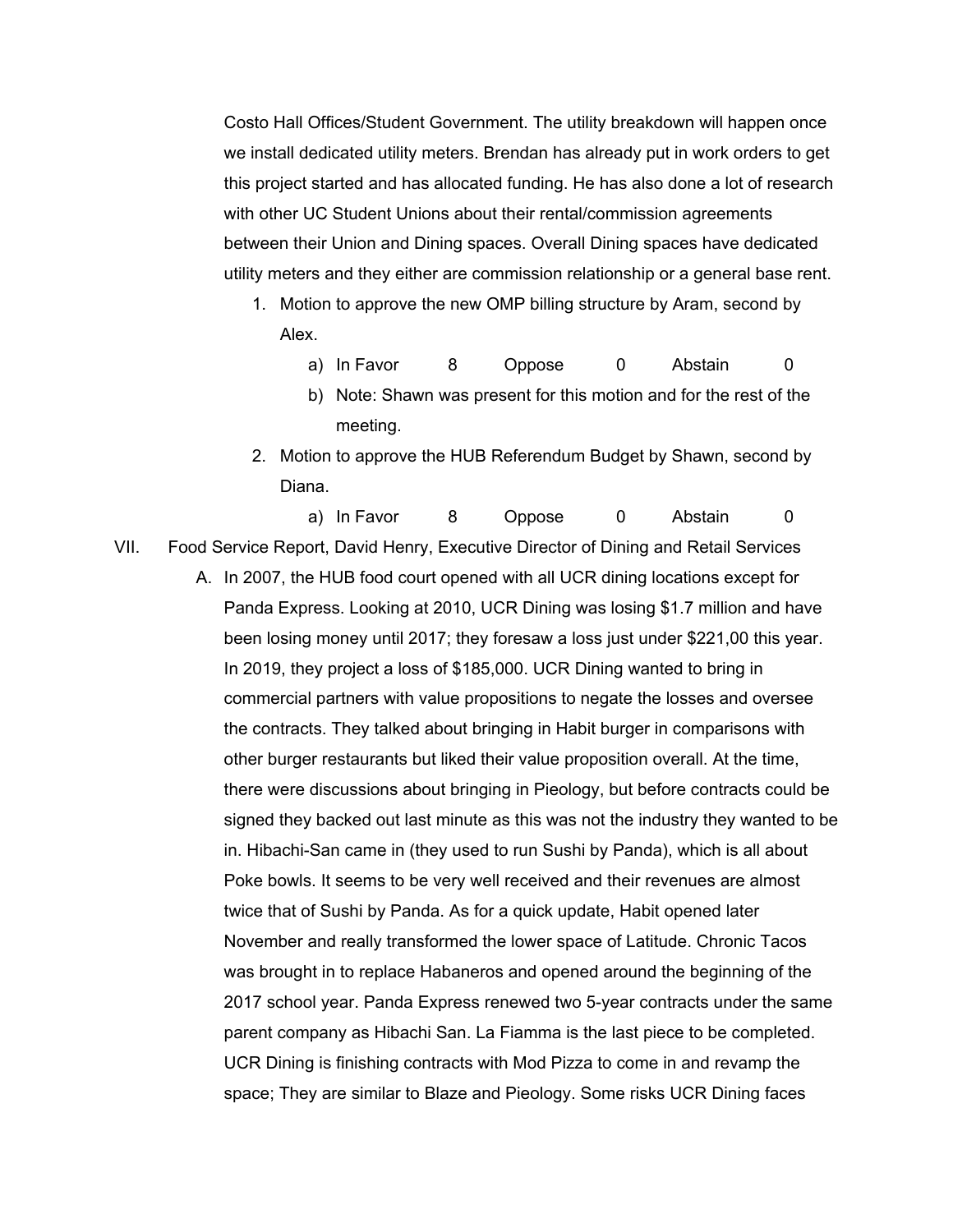includes increasing campus assessments, infrastructure repairs, and undecided Union agreements. After the Union strike on campus, the university to increase the wages of union dining staff by 2%. Aram asks if the Board can have access to the contracts signed with these 3rd party vendors; it would be beneficial to know how much money is coming into dining. It becomes more involved with our OMP billing discussion and how we bill dining spaces; David says he is happy to share those with us as those numbers are what they are, as narrow as they are. Dr. Kerry Mauck asked about the staffing impact once dining location switched to new vendors. David did not include them in this presentation because the impact occurred last year, but no student or full time dining staff member did not lose their job. They were relocated to different locations or remained in the building at a different position.

- VIII. Public Forum
	- A. None
- IX. Sub-Committee Reports
	- A. None
- X. New Business
	- A. Motion to approve all early reservation and fee waiver requests (items i. xi.) by Aram, second by Alex.
		- 1. In Favor 8 Oppose 0 Abstain 0
	- B. Aram introduces Adam Gutierrez to the Board, who will be taking the second year of graduation member Brett Walsh's term. Adam was a late applicant to the Board and did not receive a spot in the Fall. Because Aram's position as ASUCR president is now an ex-officio on the Board, Adam will fill the last vacant undergraduate seat.

### XI. Old Business

- A. All Old Business items will be discussed in Fall 2018.
- XII. Announcements
	- A. Alex wants to thank everyone for what they are doing. Staff have placed fee waivers this year, which helped offset the cost of the 2-1 initiatives (which had no additional funding and cost well over \$8,000). Due to the Board's support, UCOP has informed Alex's department that they have released the \$50 million that they